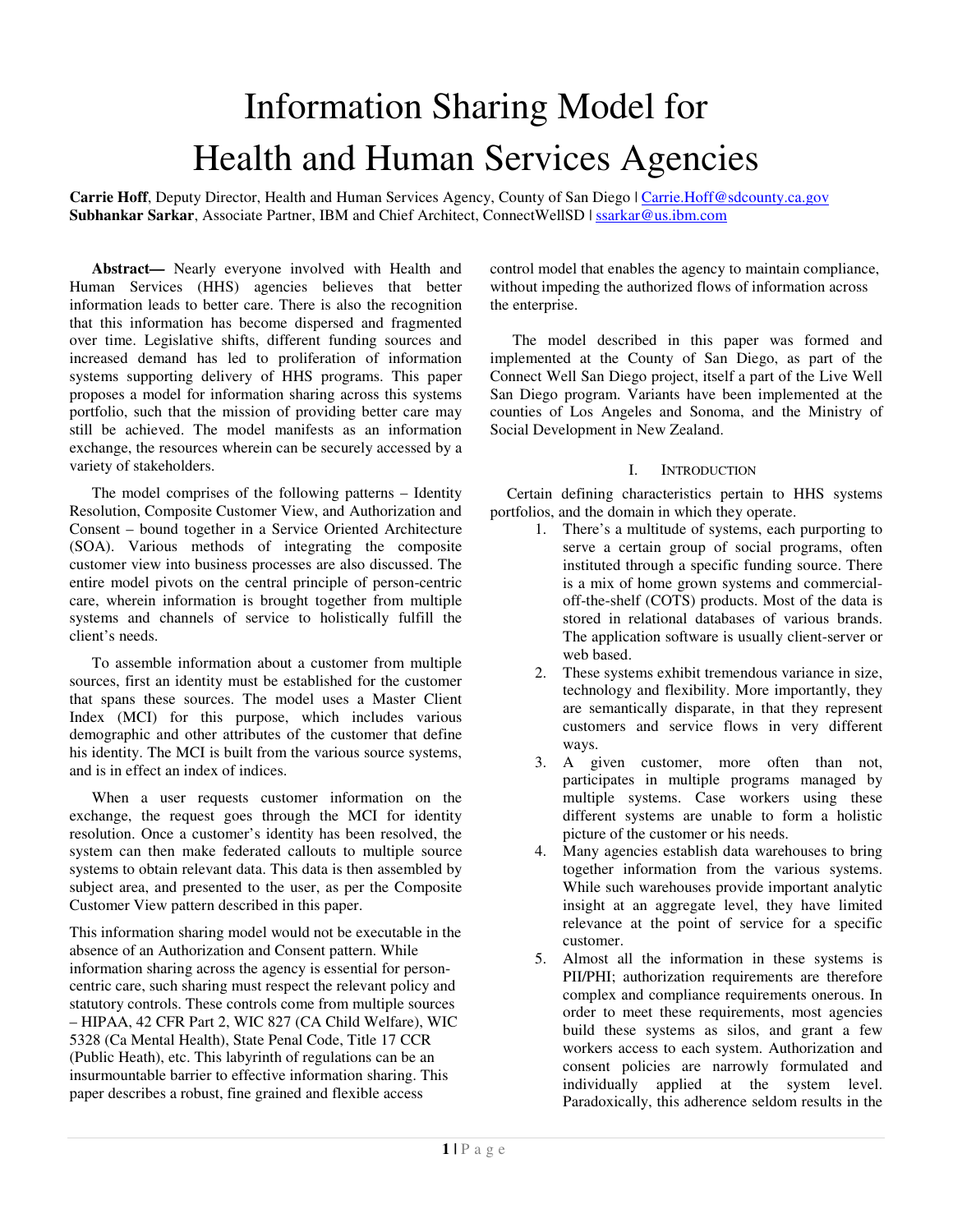customer's betterment, because it traps relevant information in opaque containers.

- 6. These systems have various types of user access controls which are not designed for information sharing. Rather, the user access controls are designed with the assumption that all users will also work in the program/department (or be a contracted service provider for the program/department) that 'owns' the system. This design assumption results in simple frameworks for segregation of access to data, which are usually based on a single attribute (user role).
- 7. These systems collect a wide variety of data that is supportive of effective service delivery. In addition to collecting data specific to a service, program, or treatment type, these systems collect and track other pieces of information. The recognition of the role of the social determinants of health in developing an effective plan with a customer, the challenges with accessing information across programs, and for some programs, the enrollment criteria, are logical drivers toward the diverse set of information collected. A program providing families with economic assistance may collect information about a customer's literacy level, and an alcohol and drug treatment program may capture a customer's status as a military veteran.

The County of San Diego Health and Human Services Agency (HHSA) recognized these challenges in 2008 and began forming a vision of the future. These developed into "Live Well, San Diego" a strategic blueprint for a region that is Healthy, Safe, and Thriving. To achieve wellness in its fullest sense, the County of San Diego HHSA needed an integrated view of the individuals and families receiving services, and the ability to collaborate across program silos as integrated teams with shared customers. HHSA serves approximately 1 million customers per year in a region that has a population of 4.4 million people. The scope of programs includes social services, health, behavioral health, protective services, and housing. To support this breadth and scale, the HHSA developed ConnectWellSD - an information exchange that promoted secure data sharing between County departments, and enabled a Person-centric service perspective. This objective was accomplished in 2016. Since then, the ConnectWellSD program has progressed with several projects that leverage the information exchange and make it an intrinsic part of HHSA operations.



The information sharing model described in this paper, and realized through the ConnectWellSD information exchange, is based on the following principles:

- 1. Person-centric care: HHS agencies exist to serve the customer. Services should then be provided based on a holistic understanding of the client's needs, not based on what agency location he happens to walk into. HHS customers often do not have a full understanding of the social programs available for his support; also, his participation in one program may influence the results of, and suitability for, another program. It is in the case worker's brief to inform the customer of his choices, and to extend a service that meets his needs holistically than in a piecemeal fashion. Of importance is the additional tenet that the customer is a member of his or her own care team, and therefore self-service access must be considered in the information exchange.
- 2. Policy based authorization to information: HHS agencies need to comply with regulations e.g. HIPAA and 42 CFR Part 2. They need security and privacy controls, including capture and execution of client consent. They also need policies around what information can legally be shared as 'need to know', in the absence of explicit consent. A flexible access control model, that realizes the agency's authorization policy, is a necessary enabler. This paper posits that the customer perceives the agency as a single entity, not a composition of departments. The agency, too, must share customer information as per policies that further the customer's well being, rather than boxing information in disjoint systems.
- 3. Composite customer view as a foundation to better service: The composite customer view is rendered as a component, which can be integrated into business processes in several ways. Agencies may choose to integrate this composite view into their current point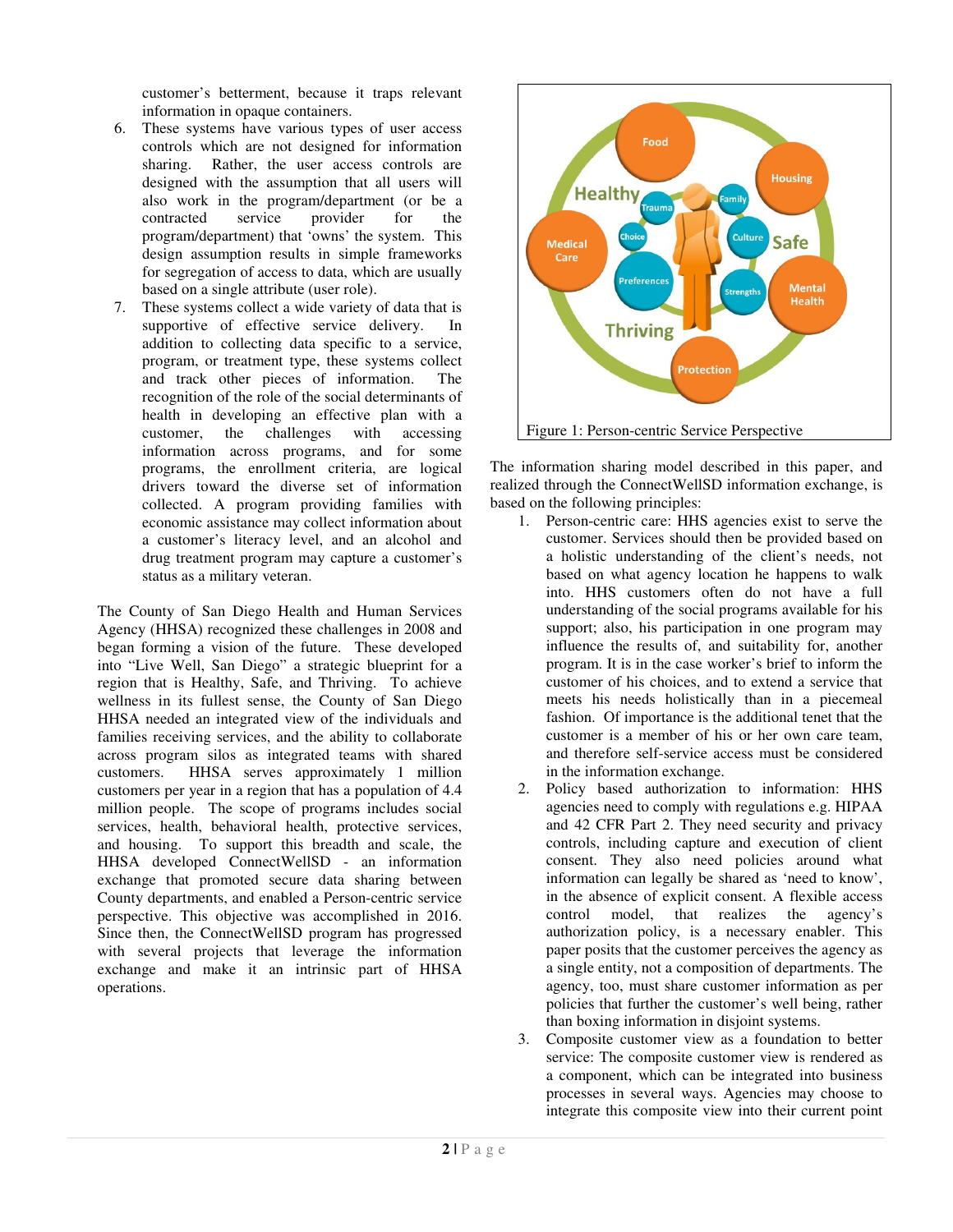of service applications, or create a new application that performs cross-cutting collaborative functions such as referrals. The composite view component may also be integrated into a data warehouse. The versatility of the model stems from this ability to support multiple integration points.

# II. MODEL OVERVIEW

The information sharing model comprises of the following patterns:

- 1. Identity resolution: This pattern concerns itself with establishing an identity of the customer across multiple systems, based on certain demographic characteristics that are provided as input.
- 2. View composition: This pattern concerns itself with assimilating information about the customer from various systems, and assembling and presenting the information by subject area.
- 3. Authorization and consent: This pattern concerns itself with applying privacy controls on the presented data. The agency's authorization policies, and its incorporation of customer consent, determine what information is accessible.

The different components of the model are formed and integrated in an SOA. The principles of SOA – loose binding, statelessness and composability – are essential towards the building of the model. As such, SOA is not described in a separate section, but permeates the description of every component.

## III. IDENTITY RESOLUTION

To assemble information about a customer from multiple sources, first an identity must be established for the customer that spans these sources. The model uses a Master Data Management (MDM) system for this purpose. The MDM serves a Master Client Index (MCI), which includes various demographic and other attributes of the customer that define his identity: name, address, phone, date of birth, SSN, driver's license #, alien registration #, ethnicity, gender, language, etc. The MCI is built from the various source systems, and is in effect an index of indices. A user of the composite view, be it a human or a system, will start with a search and lookup of this index, by entering some information about the client. MDM will then return a set of composite records along with a match probability. When the user selects one such composite, the identity of the customer across the various source systems would have been resolved.

The key to establishing the MCI is the effective crosslinking of client information across source systems. Not just deterministic techniques, but also fuzzy matching techniques, which account for anomalies such as misspelled names or transposed digits in ID #s, must be supported. Figure 2 illustrates the formation of the MCI.



The model deliberately employs the *registry style* of MDM, not the *hub style*. In the hub style, master data is maintained in an MDM hub, to which all systems must subscribe. Use of an MDM hub is an imperative in certain scenarios, e.g. the Federal Housing Administration's maintaining an Institutional Master File for approved lenders. Transactional (underwriting) systems must then subscribe to this MDM system such that only approved entities (lenders) are used. This approach is usually not suited for large and diverse Health and Human Services (HHS) portfolios; the cost of modifying every system to draw customers from the hub is prohibitive. The registry style offers a more practical and effective alternate, where source systems contribute to the MCI, and the MDM system employs matching techniques to link records across source systems. Source systems do not have to be modified to support the registry style. A Search and Lookup service is provisioned on the MDM registry, which users on the exchange use to identify customer and locate their information.

# IV. VIEW COMPOSITION

This component of the model composes the 360 degree customer view, based on relevant information in the source systems. The information is arranged by subject area i.e. what it is, rather than where it came from. Although the system maintains source system traceability in the background, the origin of the data need not be presented to the user. Perhaps more importantly, the origin of the data must not be required for a user to navigate to information needed to perform their job. If data was not arranged by subject area, but instead by the system of origin, it would make it difficult for service providing staff to quickly consume and process customer information, and render navigation of the information exchange awkward at best.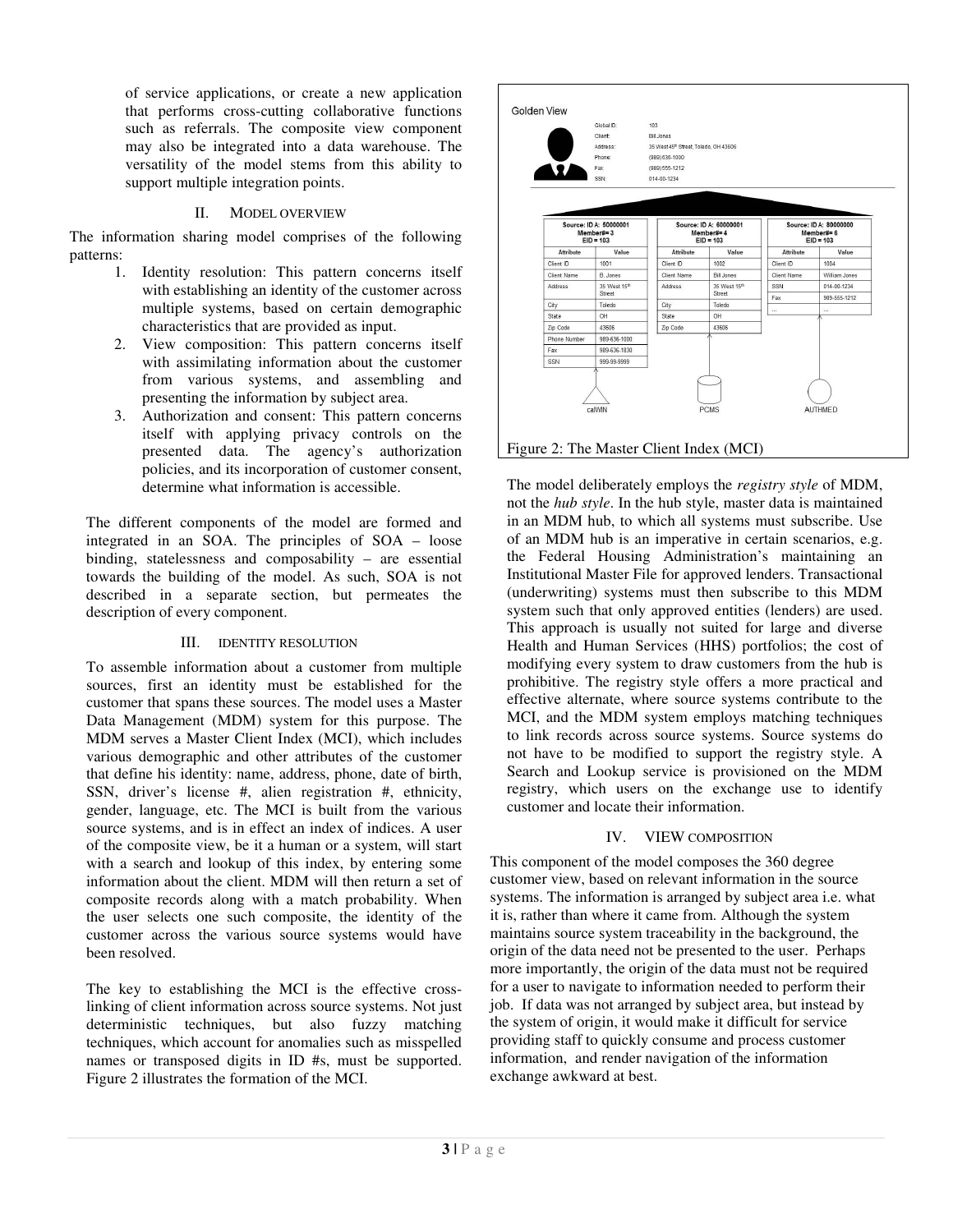With the View Composition part of this model, information in a certain subject area - medical history, say - may come from behavioral health, public health and Alcohol and Substance Abuse systems. Each subject area is presented as a resource on the information exchange. The requestor requests the resource or the collection of resources, not data in a specific system. This arrangement allows for the breakdown of interdepartmental silos, and exposes information as per the agency's authorization policy described later in this paper. Figure 3 illustrates the concept.



The composition of the 360 degree view relies on the identity resolution pattern described earlier. Each system contains certain demographic data about the customer, which goes into the MCI, and is used to resolve the customer's identity and his index of indices (source system identifiers). Once a customer's identity has been resolved, this index drives federated callouts to multiple source system. The information retrieved is then assembled by subject area, as per the metadata descriptor for the customer view, and presented as resources on the information exchange. The requestor only needs to specify the resource(s) it needs, and need not have any understanding of the back-end sources or mechanics. Figure 4 illustrates this concept.



## V. AUTHORIZATION AND CONSENT

This information sharing model would not be executable in the absence of an Authorization and Consent pattern. While information sharing across the agency is essential for personcentric care, such sharing must respect the relevant policy and statutory controls. These controls come from multiple sources – HIPAA, 42 CFR Part 2, WIC 827 (CA Child Welfare), WIC 5328 (Ca Mental Health), State Penal Code, Title 17 CCR (Public Heath), etc. This labyrinth of regulations can be an insurmountable barrier to effective information sharing. This paper describes a robust, fine grained and flexible access control model that enables the agency to maintain compliance, without impeding the authorized flows of information across the enterprise.

The information that drives the care coordination and Personcentric service model falls in several spheres. Some information, such as demographics, is freely accessible across the enterprise. Some information, such as medical information, may be subject to customer consent. In the absence of customer consent, the agency's authorization policy may still allow some level of sharing. Some information may not be subject to person consent but agency's policies may still restrict sharing. Also, there may be customers, such as offenders on probation, who may have waived their privacy rights as a condition to their release. Information collected in a system that is outside the program boundary presents another facet to the application of authorization and consent. The number of possible permutations is large, and to make it more difficult, regulations are often in flux. This paper presents an Authorization and Consent pattern that encapsulates this complexity, and enables information sharing within this agency within the bounds of compliance.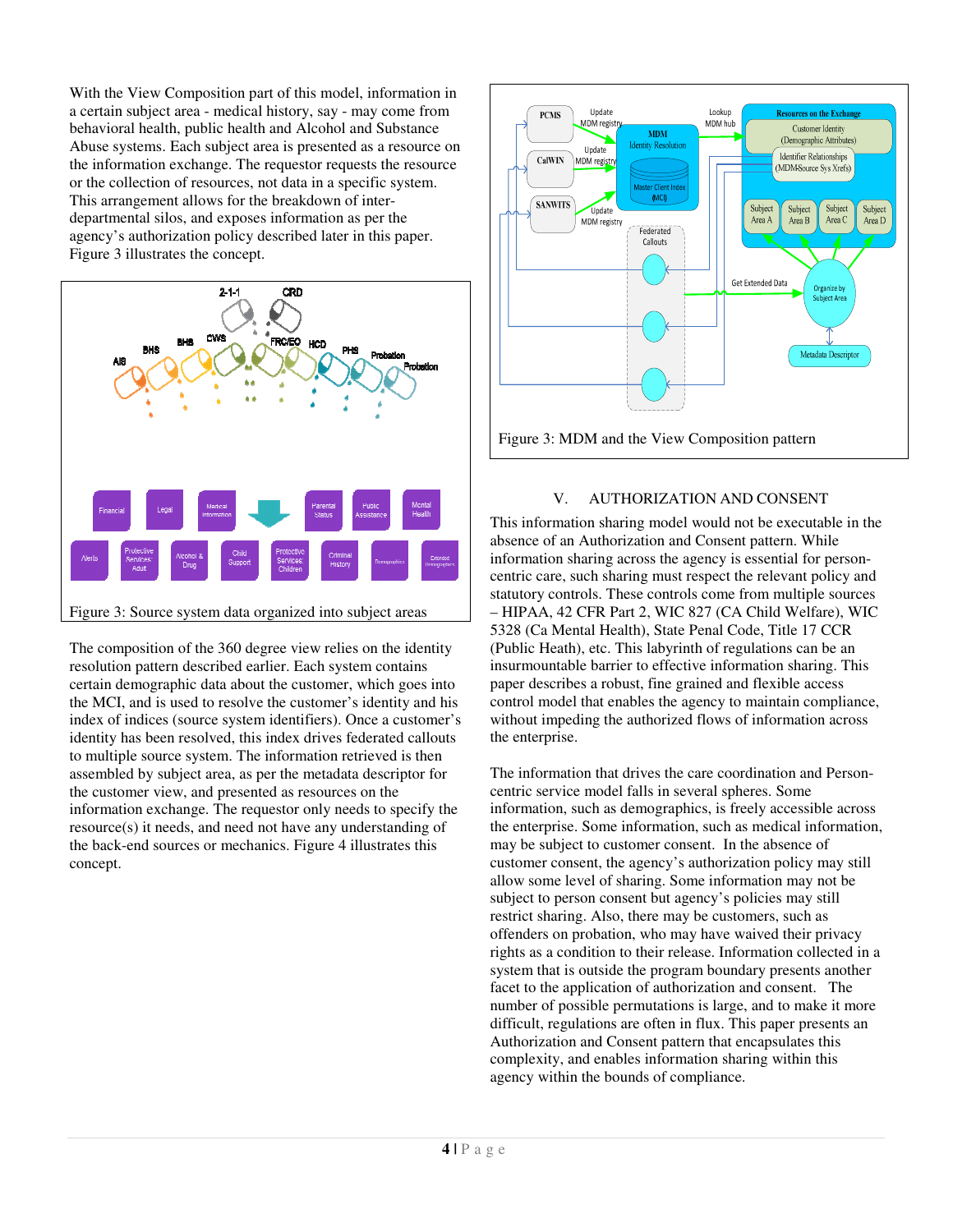The pattern uses Attribute Based Access Control (ABAC) to secure the Object (the thing to be protected), from the Subject (the thing that is seeking to access the Object). Object and Subject come from Access Control nomenclature, and are abstract entities within this pattern. The Object can be a database table, a record within a database table, an application page, or a web service. The Subject can be a human or a system. Any attribute within the Object can be used as an access controlling attribute. To keep the model manageable, Subject side attributes are limited to 3:

- Organization The department or office or firm the user works for, i.e. the node in the organization hierarchy to which he functionally associates.
- Role The user level e.g. worker, supervisor, executive, which usually corresponds to his level in the organization and his authority thereof.
- Service Delivery Model This reflects the line of work of the user and the nature of his customer engagement: Medical, Social, Transactional, Protective services, Law Enforcement and Case Administration. This list will likely be similar across HHS agencies.

Access control policies are formulated using these attributes. A Subject is granted access to an Object defined by certain attribute-value pairs, based on his Organization, Role and Service Delivery Model. The presence or absence of customer consent determines the policy to be applied. The customer consents to sharing all or certain sections of his data, but does not direct what users it can be shared with. In other words, consent associates to the Object side, not the Subject side. The customer cannot specify the Subject side as he is not expected to understand the internal organization or workflows of the agency. As far as the customer is concerned, he is interacting with the agency in its entirety. The Subject side i.e. who can access what sections of the customer's data in the presence or absence of consent, is governed by agency policy.

It is important to note that this is far more than a Consent solution. A binary, point-to-point Consent solution that establishes trust between a consenting party and receiving party, is not enough to sustain information sharing in a large HHSA information exchange. In this pattern, Consent is conceptualized as a policy shift. Let's imagine a continuum of access: 0 to 10, with 10 being full access to the customer's data and 0 being no access at all. Consent nudges access closer to 10, but may not take it all the way to 10. For example, even though the customer has consented to sharing his medical data, policy may still deny law enforcement access to that data. Similarly, in the absence of consent, access may not be 0. Even if the client has not consent to sharing his probation data, say, policy may grant law enforcement access to that data.

The ABAC model is illustrated in Figure 5, which shows the Subject side and the Object side, and the influence of Consent. The transactional context may also be a factor e.g. when the

request is coming in thru a certain protected API, a specific policy set may apply.



## Figure 5: Attribute Based Access Control Model

While this model is comprehensive and extensible, certain issues endemic to an ABAC model need to be carefully handled. For example, a large number of Object side access controlling attributes may hinder performance. Also, rules collision is a frequent issue in ABAC systems. ConnectWellSD avoided these pitfalls through an ABAC data model that pre-empted rule conflicts, and that allowed rules to be described as a simple combination of attributes rather than detailed procedural logic.

Architecturally, the ABAC system is organized as illustrated in Figure 6. The solution comprises of the following:

- A Policy Administration Point (PAP), whereby access control policies, including application of consent, can be administered.
- A Consent Administration Point (CAP), whereby client consent can be captured and managed through its life cycle.
- A Policy Deployment Point (PDP) for privacy controls, reachable through standard APIs.
- Policy Enforcement Points (PEPs) in various applications, which intercept requests for protected data on the information exchange, and route to the PDP for adjudication.
- An audit trail for every request, that includes the source and reason for the data request, the transactional context around the request, and if the request was allowed or denied. This audit trail supports compliance reporting.